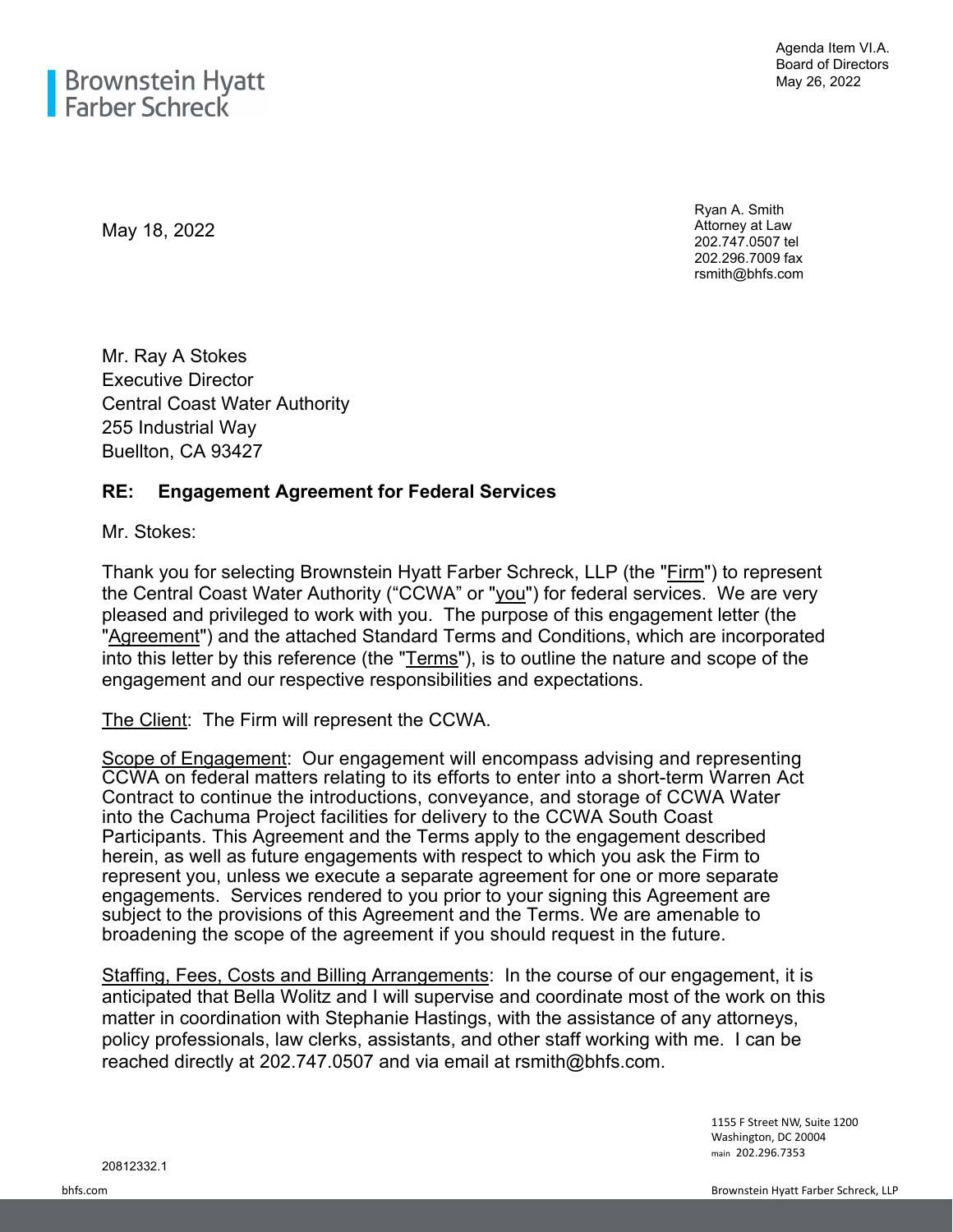May 18, 2022 Page 2

Upon execution of this Agreement, our monthly retainer fee for this matter will be \$20,000 a month for three (3) months from the date of the execution of this agreement, at which time this agreement will renew automatically on a month-to-month basis unless the parties have mutually agreed to a new arrangement.

In the course of providing services to you, it may be necessary for us to incur certain costs. You agree to reimburse us in accordance with the Terms for all reasonable costs that we actually incur and for the Firm's administrative fee. For more information on billing, including third party and other costs for which you will be billed, rate changes and other factors affecting fees and other charges, please refer to the Terms.

Conflicts of Interest: We have conducted a search in our conflicts database of CCWA and all adverse parties and their owners, principals and affiliates that you provided to us, as applicable. Based on the information provided, we have discovered no current conflicts. To help us continue to assess conflicts as this matter proceeds, we will depend on you to keep us advised of affiliates and potential adverse parties that might affect our analysis of actual or potential conflict of interests.

Appropriations: You agree that no compensation provided under the Agreement shall be paid from Federal appropriated funds, and that you will take all necessary steps to comply with the Federal Acquisition Regulation's Limitations on the Payment of Funds to Influence Federal Transactions, 48 C.F.R. § 3.800 et seq.

Government Contracts: We agree that the scope of our representations shall not include any acts that would induce or tend to induce a government employee or officer to give consideration or to act regarding a government contract on any basis other than the merits of this matter. You understand that the Firm does not hold itself out as being able to obtain any government contract on any basis other than the merits of the matter.

Complete Agreement: This Agreement and the Terms contain all the terms and provisions of and related to our engagement. This Agreement and the Terms may only be amended in a writing signed by a representative of the Firm and you.

If you agree with the terms and provisions of this Agreement and the Terms, please countersign this letter where indicated below and return it to us at your earliest opportunity. If you have any questions, please feel free to contact me or a member of our team.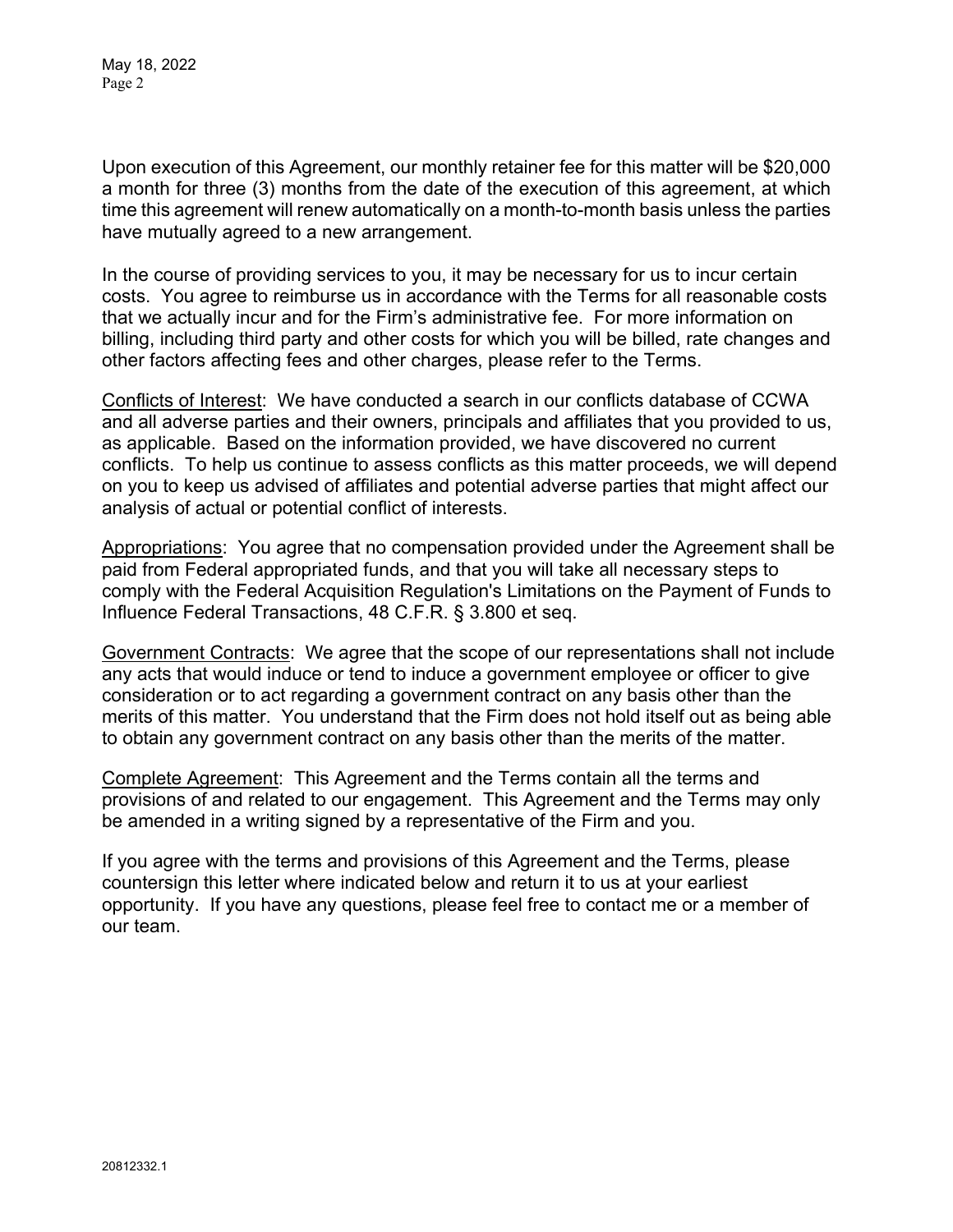May 18, 2022 Page 3

Sincerely,

BROWNSTEIN HYATT FARBER SCHRECK, LLP

By:

hyan Sath

Ryan A. Smith

## **Acceptance of Agreement and Standard Terms and Conditions:**

I have read and understand this Agreement and the attached Standard Terms and Conditions. I am authorized to, and do hereby, engage Brownstein Hyatt Farber Schreck, LLP in accordance with the terms of this Agreement and the attached Standard Terms and Conditions, effective as of the date of this Agreement.

Date:

Central Coast Water Authority

\_\_\_\_\_\_\_\_\_\_\_\_\_\_\_\_\_\_\_\_\_\_\_\_\_\_\_\_\_\_\_\_\_\_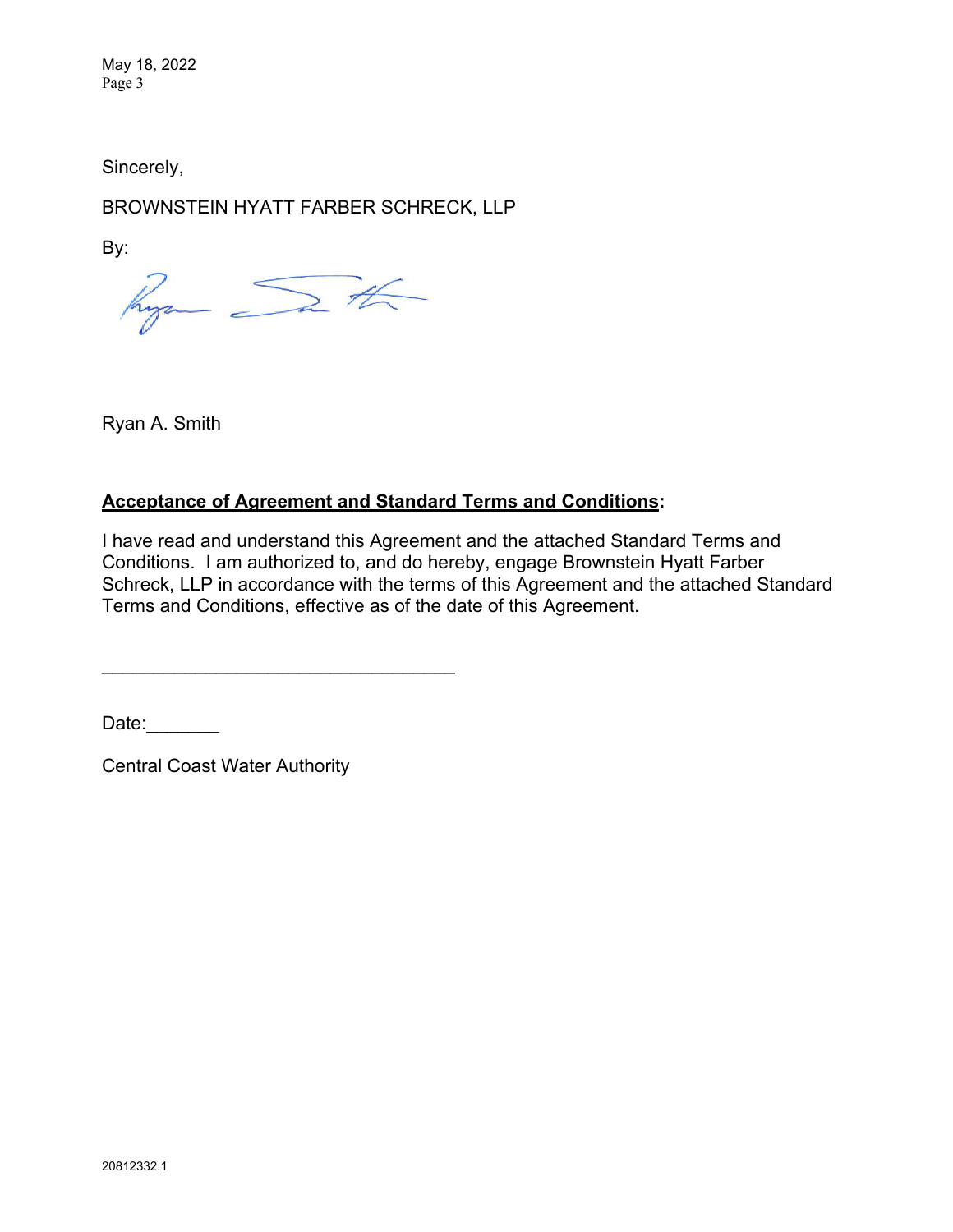## **BROWNSTEIN HYATT FARBER SCHRECK, LLP STANDARD TERMS AND CONDITIONS – POLICY MATTERS**

Duties of the Parties: Brownstein Hyatt Farber Schreck, LLP (the "Firm") agrees to represent you in accordance with the accompanying Engagement Agreement for Policy Services (the "Agreement") and these Standard Terms and Conditions – Policy Matters (the "Terms"). You agree to fully cooperate with us, be open and truthful, provide us with complete information pertaining to the representation, keep us informed of developments, promptly respond to our inquiries and communications, and pay our bills in a timely manner.

Billing Period and Payments: We will bill you on a monthly basis or such other periodic basis as we may determine. Except as otherwise set forth herein, you agree to make payment of all outstanding fees and costs within 30 days of your receipt of a billing statement. We reserve the right to charge interest on overdue amounts at the rate of 1.5% per month, or the maximum interest rate permitted by law, whichever is less, from the date due until paid. You agree to pay such interest on the outstanding balance in addition to the balance of fees and expenses due.

Outside Contractors and Assistants: You agree that we may utilize contractors and assistants who are supervised by our policy professionals but not employed by the Firm, and who may reside inside or outside of the United States.

In-House Costs and External Expenses: In addition to fees incurred for policy work, your statement will include other charges and costs, some of which are summarized below, that you agree to pay.

Charges for long distance telephone calls, inoffice copying, ordinary postage, and deliveries made by in-house staff are covered by an administrative fee, currently calculated at 2.5% of fees incurred. This administrative fee is charged in lieu of itemizing those costs.

Other costs which you agree to pay include, but are not limited to: computer-assisted legal research; extraordinary administrative, technical or accounting support; other vendor costs; and reasonable expenses for travel, meals and hotel accommodations.

At our discretion, all costs may be included on your statement or billed directly to you. We may also require that you advance to us the estimated amount for such items prior to our incurring them on your behalf. You agree to pay such costs, and we assume no obligation to advance any costs on your behalf or to pay vendors, experts, consultants or other third parties we engage on your behalf.

No Guarantees: Comments or expressions of opinion about the potential outcome of your matter or any phase thereof are expressions of opinion only. We cannot guarantee the outcome or make any promises in that regard. Unless otherwise specifically agreed in writing, our fees are not contingent upon the outcome or completion of a matter.

Billing Disputes: You agree to inform us of any dispute you may have with respect to a billing statement within ten (10) days of the statement date. Even if you dispute a portion of a billing statement, you agree to pay the undisputed portion within 30 days of your receipt of the statement. You will be responsible for any costs of collection incurred by the Firm, including reasonable attorneys' and paralegals' fees and costs.

Responses to Auditors' Inquiries: We are frequently asked to provide information to thirdparty auditing firms regarding legal matters of our clients. We respond to those inquiries with the same level of care that we use to handle our clients' other legal and policy work, and we will charge for these services at the hourly rates applicable to your engagement. When an auditing firm requests information on your

> 1155 F Street NW, Suite 1200 Washington, DC 20004 main 202.296.7353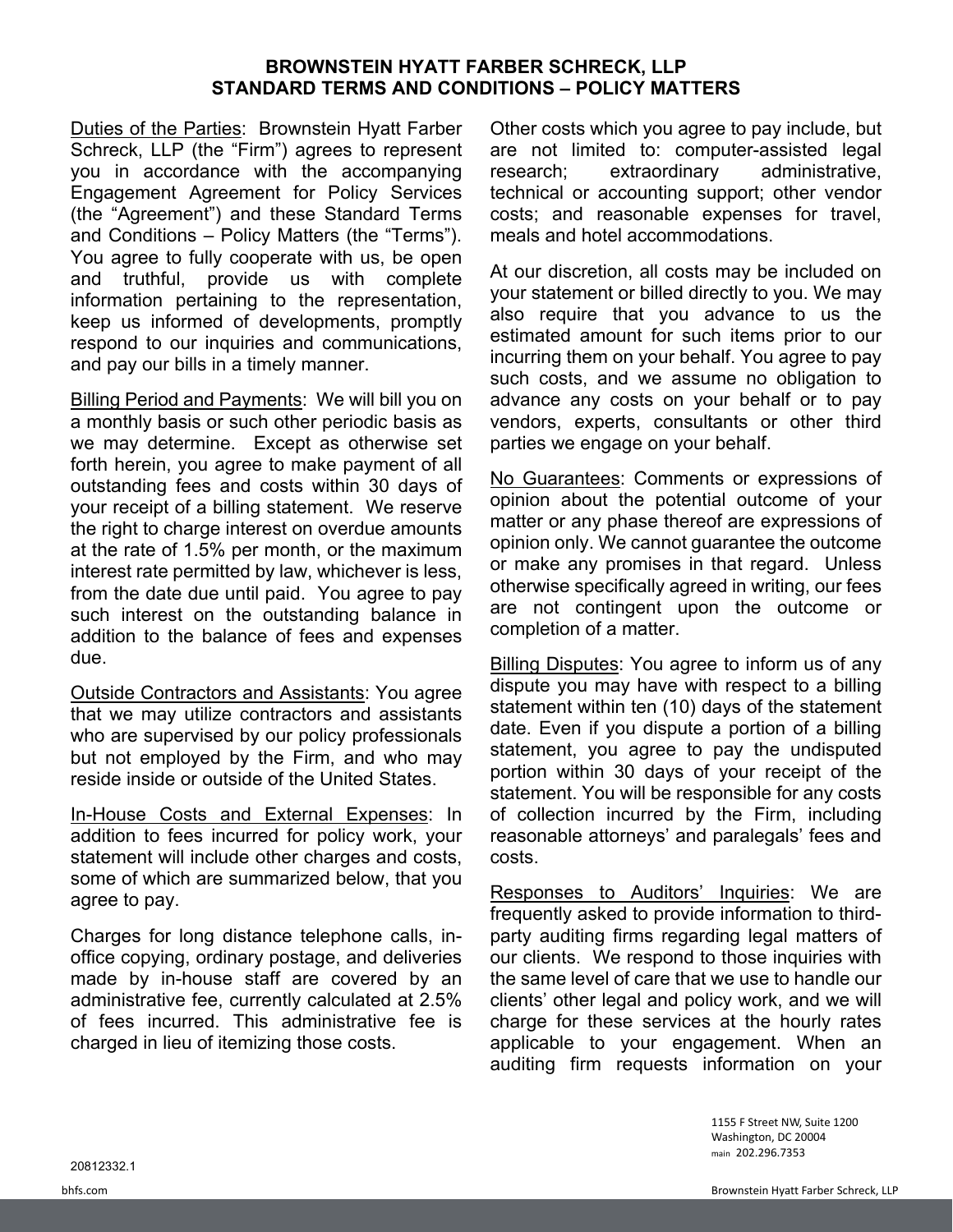behalf, that request will be deemed to be your consent for us to disclose the requested information to that auditing firm and to bill for those services.

Permission to List the Company as a Client: Occasionally, we may provide lists of representative clients or matters to legal or other publications and may use our clients' names or a description of their matters in marketing materials. Unless you instruct otherwise, you agree that such use is acceptable.

Communications and Special Requirements: During the course of our engagement, we may exchange emails and electronic versions of documents with you using commercially available software. Such communications are occasionally victimized by the creation and dissemination of viruses and other destructive electronic programs and hackers who compromise the privacy of electronic communications. Our virus scanning software may also occasionally reject a communication that you send to us, or we may send you a message that is rejected by your system. Although infrequent, these occurrences are to be expected as part of the ordinary course of business. Accordingly, we cannot guarantee that our communications and documents will always be virus-free or immune from invasions of expected privacy. If for these or other reasons you would prefer or require that we not use electronic communications or that we follow special instructions or encrypt emails or other communications, you should promptly advise in writing those working on your matters of such preferences or requirements.

Ownership of Records and Files: You understand and agree that your client file consists of any correspondence, legal memoranda, pleadings, agreements, or other documents that the Firm retains in its electronic document management system, which is duplicated in hard copy. It is our policy to destroy all client files (including all documents

and materials therein) no less than eight years following completion of each matter. This file destruction procedure is automatic, and you will not receive further notice prior to the destruction of these files. Accordingly, we advise you to maintain your own files relating to the matters which we are handling. Alternatively, you may request, prior to our scheduled destruction date, that we deliver all or certain portions of these client files to you rather than destroying them.

Termination: You may terminate our services at any time. If you choose to do so, you agree to give us prompt notice of the termination. Upon such termination, you will remain obligated to pay for all services rendered and costs paid or incurred on your behalf before the termination or which are reasonably necessary thereafter. If we are attorneys of record in any proceeding, you agree to promptly execute and return to us appropriate documents effecting our substitution or withdrawal. We will promptly return to you any remaining balance of your retainer as well as a copy of your client file, as described above.

Except to the extent limited by applicable law or rules of professional conduct, we may also withdraw from this engagement at any time. We may withdraw, by way of example, if:

- You fail to fulfill an obligation to the Firm or to honor the terms of the Agreement or these Terms, such as by failing to pay our statements or to post deposits in a timely manner;
- You make it unreasonably difficult to represent you;
- Our continued work for you will result in an unreasonable financial burden on the Firm; or
- Facts or circumstances arise that, in our view, render our continuing representation unlawful or unethical.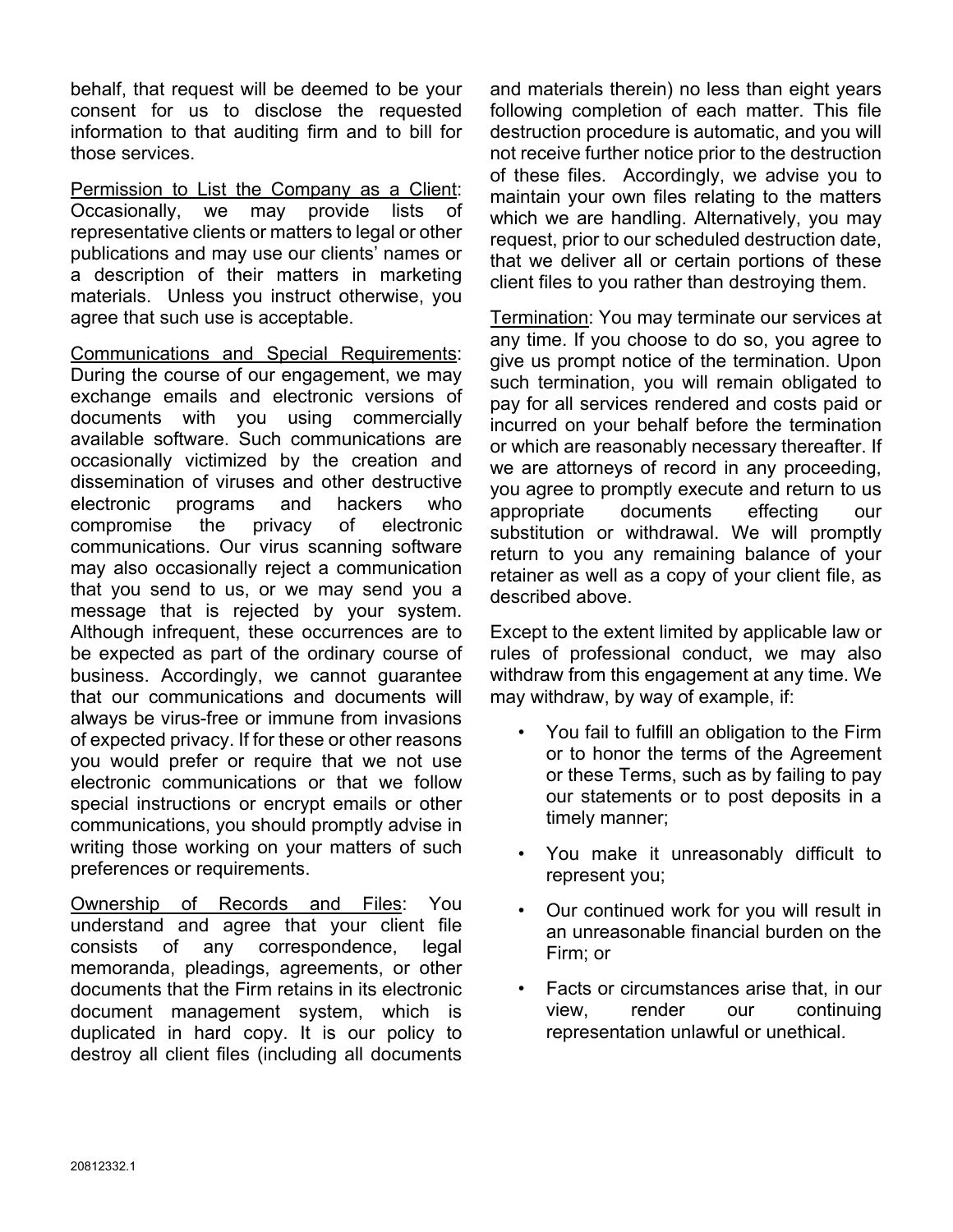If we elect to withdraw, you agree to take all steps reasonably necessary to free us of any obligation to perform further services. Notwithstanding such withdrawal, you will remain obligated to pay us for all services provided and to reimburse us for all costs paid or incurred on your behalf before the termination or which are reasonably necessary thereafter.

Our engagement with you will be considered terminated at the earliest of your termination of our engagement, our withdrawal from our representation of you, or the substantial completion of our work for you (as may be evidenced by a final bill, by a substantial period of inactivity, or otherwise).

Disputes: All disputes arising out of or relating to the Agreement and these Terms shall be resolved in a binding arbitration administered by JAMS pursuant to its Comprehensive Arbitration Rules and Procedures. The arbitration will take place in, and be administered in accordance with the laws of, the state in which the legal services provided by the Firm were primarily performed. The arbitrator shall award the substantially prevailing party its reasonable attorney fees and costs, and judgment on the award may be entered by a court of competent jurisdiction.

Interpretation and Effective Date: The Agreement and these Terms supersede all other prior and contemporaneous written and oral agreements and understanding between us, including any outside counsel guidelines or service level agreements, or the like, that you adopt, unless such outside counsel guidelines or service level agreements have been provided to us prior to the date of the Agreement or unless the Agreement and these Terms have been made expressly subject thereto. You acknowledge that no promises have been made to you by us other than those in the Agreement and these Terms. In the event that these Terms conflict with the Agreement, the Agreement will govern. If any provision of these Terms or the

Agreement is found unenforceable, the remaining provisions will remain in effect. If the Agreement does not take effect for any reason, you will still be required to pay us the reasonable value of any services we performed for you and all costs actually and reasonably incurred on your behalf.